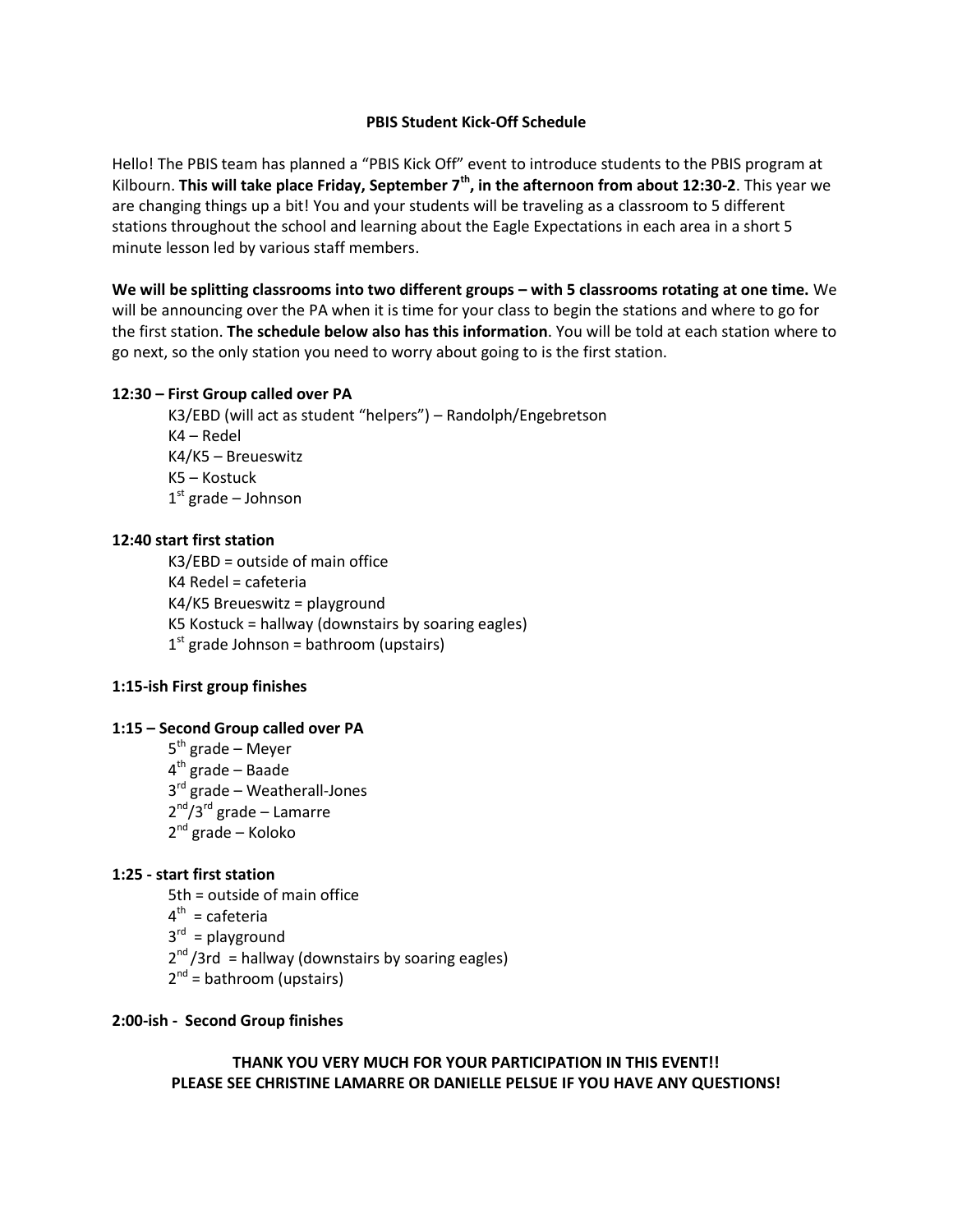# *Cafeteria Kick-Off Lesson*

- **1. Read universal expectations:**
	- **a. Example: "We have a set of rules that will help you to be safe, respectful, and responsible when using the cafeteria. Here are these rules..." As you review the expectations, refer to #2 for which skills you should mention/demonstrate. You should ask for student input – "What does it mean to…"**

| <b>Be Safe</b>        | Keep your hands, feet, and lunch to yourself<br>Stay in your assigned seat/table                                      |
|-----------------------|-----------------------------------------------------------------------------------------------------------------------|
| <b>Be Respectful</b>  | Follow adult rules the first time and every time<br>Keep your voice at "conversation" level<br>Use good table manners |
| <b>Be Responsible</b> | Clean up eating area when done<br>Line up quickly and quietly with your class                                         |

**2. As you review the expectations, make sure the following skills are mentioned while talking about a specific expectation. It may be helpful for you to demonstrate (or model) the skills:**

| <b>Be Safe</b>        | Students walk directly to their assigned table, sit, and begin eating.                                                                                                    |
|-----------------------|---------------------------------------------------------------------------------------------------------------------------------------------------------------------------|
| <b>Be Respectful</b>  | Students use correct manners saying "Yes please" or "No thank you"<br>Classes enter quietly and enter their lunch number.<br>Students remain quiet while waiting in line. |
| <b>Be Responsible</b> | Students eat what is on their trays and keep their area clean<br>Students remain seated until dismissed to throw food away                                                |

## **3. Ask students WHY they need to follow cafeteria procedures. Some examples you can give if they are not mentioned are:**

- a. Keeps the cafeteria clean
- b. So everybody can get their food and eat
- c. So kids and adults can hear each other
- d. CAN EARN AN EAGLE TICKET!

## **4. If time permits, do an example scenario**

**a.** You see your friend from another class. You want your friend to see you, so you start to shout "Hello!". What should you do? ANSWER: You remember to use your manners and follow the lunchroom rules, so you quietly smile and wave.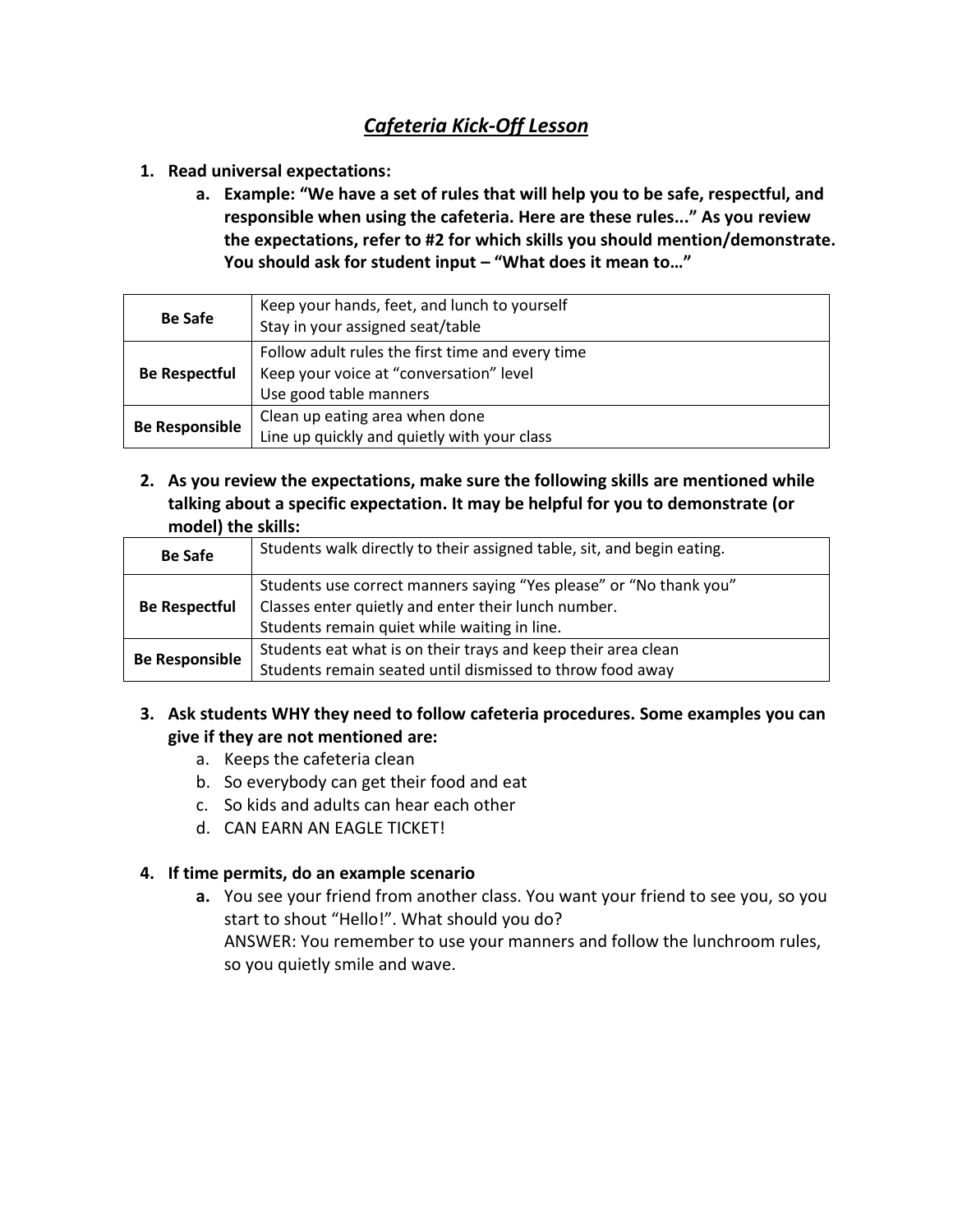# *Playground Kick-Off Lesson*

- **1. Read universal expectations:**
	- **a. Example: "We have a set of rules that will help you to be safe, respectful, and responsible when on the playground. Here are these rules..." As you review the expectations, refer to #2 for which skills you should mention/demonstrate. You should ask for student input – "What does it mean to…"**

| <b>Be Safe</b>        | Play with equipment appropriately and safely<br>Use hands and feet appropriately                                                            |
|-----------------------|---------------------------------------------------------------------------------------------------------------------------------------------|
| <b>Be Respectful</b>  | Follow adult rules the first time and every time<br>Play fairly & include everyone<br>Take turns and play together                          |
| <b>Be Responsible</b> | Dress appropriately for the weather<br>Accept consequences without arguing or complaining<br>Line up calmly and quickly in the correct line |

**2. As you review the expectations, make sure the following skills are mentioned while talking about a specific expectation. It may be helpful for you to demonstrate (or model) the skills:**

| <b>Be Safe</b>        | N/A                                                                                                                                |
|-----------------------|------------------------------------------------------------------------------------------------------------------------------------|
| <b>Be Respectful</b>  | Students will take turns using the "tot-lot" - playground monitors will let<br>students if it is their turn to be on the "tot-lot" |
| <b>Be Responsible</b> | N/A                                                                                                                                |

- **3. Ask students WHY they need to follow hallway procedures. Some examples you can give if they are not mentioned are:**
	- a. So nobody gets hurt
	- b. So students can have fun
	- c. CAN EARN AN EAGLE TICKET!

## **4. If time permits, do an example scenario**

a. You hear the bell ring and would like to be first in line. What do you do? ANSWER: You remember that it's more important that everyone is safe, so you walk quickly and take your place in line.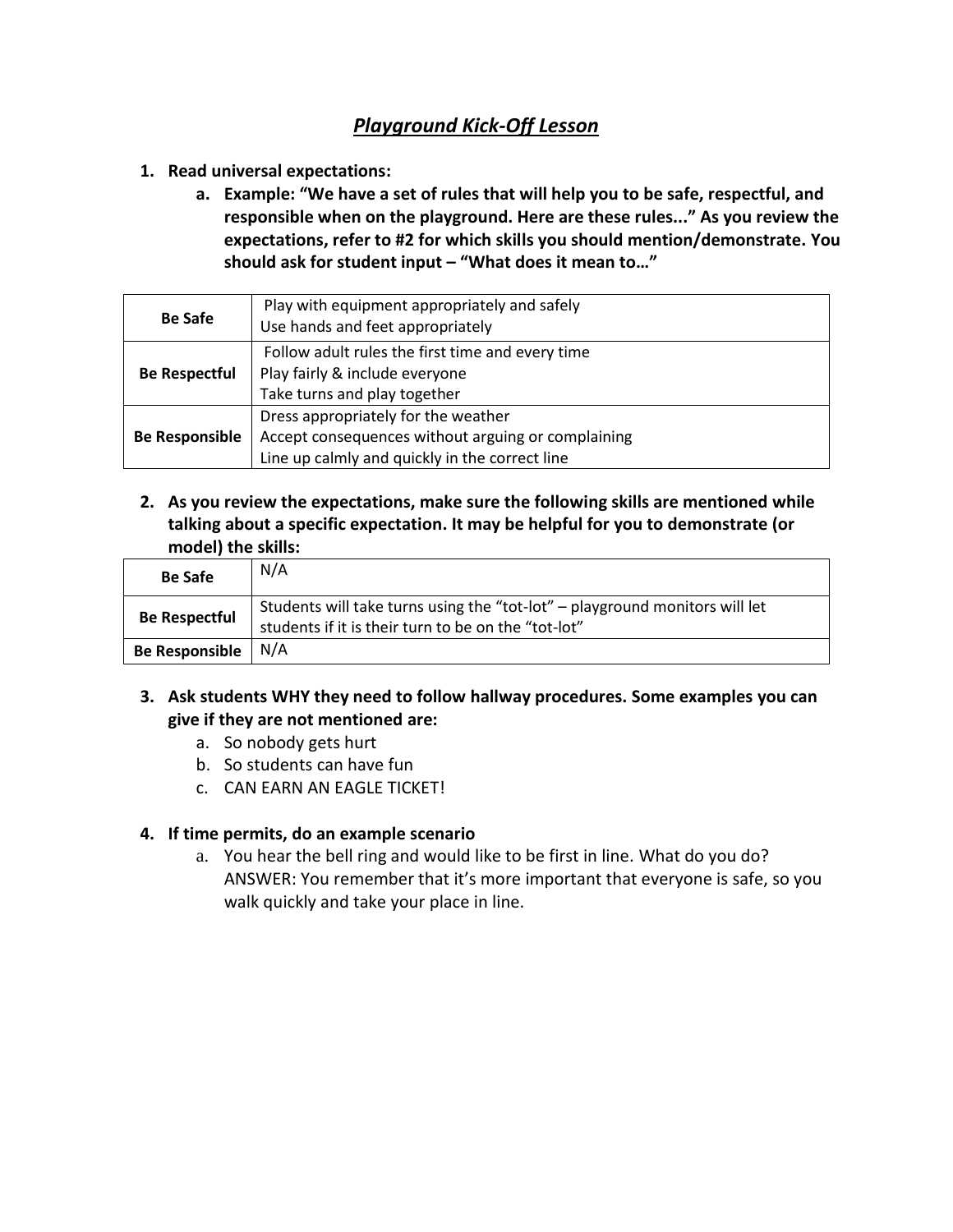## *Hallway Kick-Off Lesson*

- **1. Read universal expectations:**
	- **a. Example: "We have a set of rules that will help you to be safe, respectful, and responsible when walking in the hallway. Here are these rules..." As you review the expectations, refer to #2 for which skills you should mention/demonstrate. You should ask for student input – "What does it mean to…"**

|                       | Leave "personal space"                               |
|-----------------------|------------------------------------------------------|
| <b>Be Safe</b>        | Do not open outside doors                            |
|                       | WALK, WALK, WALK!                                    |
|                       | Quiet in the hallways                                |
| <b>Be Respectful</b>  | Be aware learning is happening in other classrooms   |
|                       | Keep face and body forward                           |
|                       | Follow your teacher on the right side of the hallway |
| <b>Be Responsible</b> | Keep hands, feet, and objects to self                |
|                       | Passes required!                                     |

**2. As you review the expectations, make sure the following skills are mentioned while talking about a specific expectation. It may be helpful for you to demonstrate (or model) the skills:**

| <b>Be Safe</b>        | $N/A$ – skills covered above |
|-----------------------|------------------------------|
| <b>Be Respectful</b>  | $N/A$ – skills covered above |
| <b>Be Responsible</b> | $N/A$ – skills cover above   |

## **3. Ask students WHY they need to follow hallway procedures. Some examples you can give if they are not mentioned are:**

- a. Everybody is learning, so its essential to be quiet in ANY hallway
- b. If running, could get hurt
- c. CAN EARN AN EAGLE TICKET!

## **4. If time permits, do an example scenario**

a. You are waiting in line to enter the library, gym, or other room in the school. There are classes ahead of you also waiting. It's frustrating to wait. What do you do?

ANSWER: You stand silently with your class, face forward, and keep your hands to yourself until it's your turn.